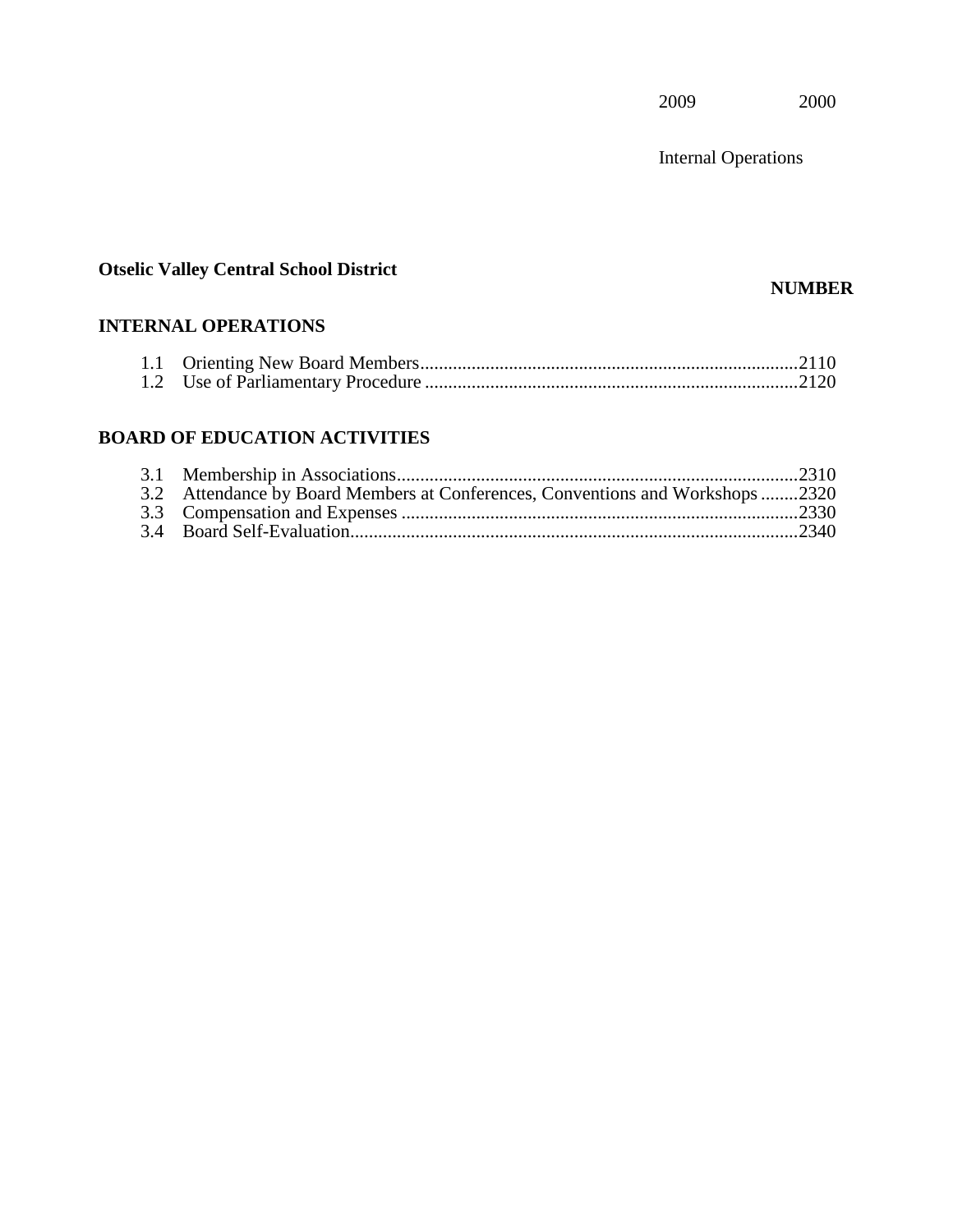Internal Operations

#### **SUBJECT: ORIENTING NEW BOARD MEMBERS**

The Board and its staff shall assist each new member-elect to understand the Board's functions, policies, and procedures before he/she takes office, by the following methods:

- a) The electee shall be given selected materials relating to the responsibilities of Board membership, which material is supplied by the New York State School Boards Association, the National School Boards Association, and/or other professional organizations;
- b) The electee shall be invited to attend Board meetings and to participate in its discussions;
- c) The Clerk shall supply material pertinent to meetings and shall explain its use;
- d) The electee shall be invited to meet with the Superintendent and other administrative personnel to discuss services they perform for the Board;
- e) A copy of the Board's policies and bylaws shall be given to the electee by the Clerk;
- f) The opportunity shall be provided for new Board members to attend the New York State School Boards Association orientation program.

#### **Board Member Training on Financial Oversight, Accountability and Fiduciary Responsibilities**

Within the first year of election, re-election or appointment, each Board member must complete a minimum of six (6) hours of training on the financial oversight, accountability and fiduciary responsibilities of a School Board member. The curriculum and provider of this training must be approved by the Commissioner of Education.

Upon completion of the required training, the Board member must file a certificate of completion with the District Clerk.

> Education Law Section 2102-a 8 New York Code of Rules and Regulations (NYCRR) Section 170.12(a)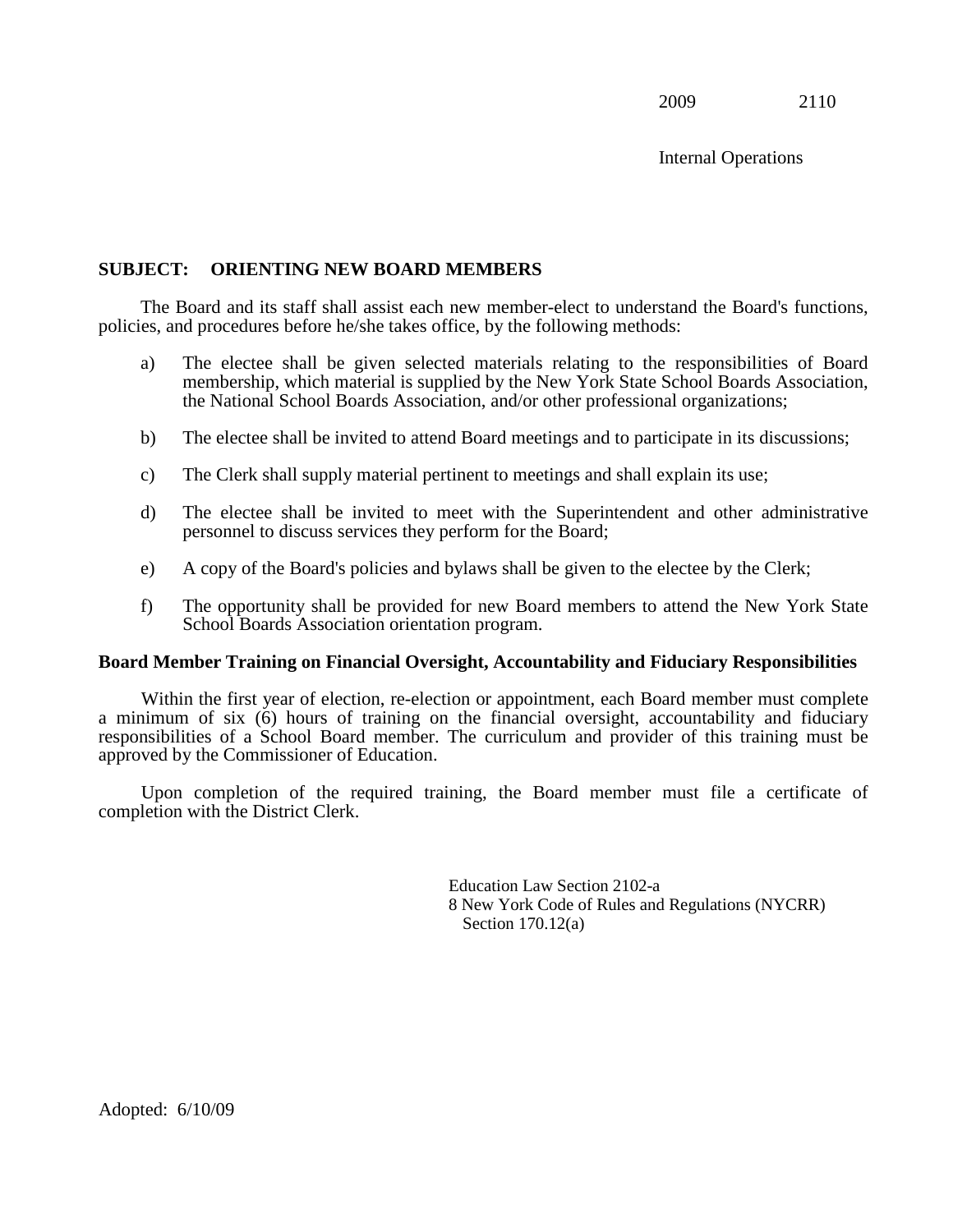Internal Operations

# **SUBJECT: USE OF PARLIAMENTARY PROCEDURE**

The business of the Board of Education shall be conducted in accordance with the authoritative principles of parliamentary procedure as found in the latest edition of Robert's Rules of Order.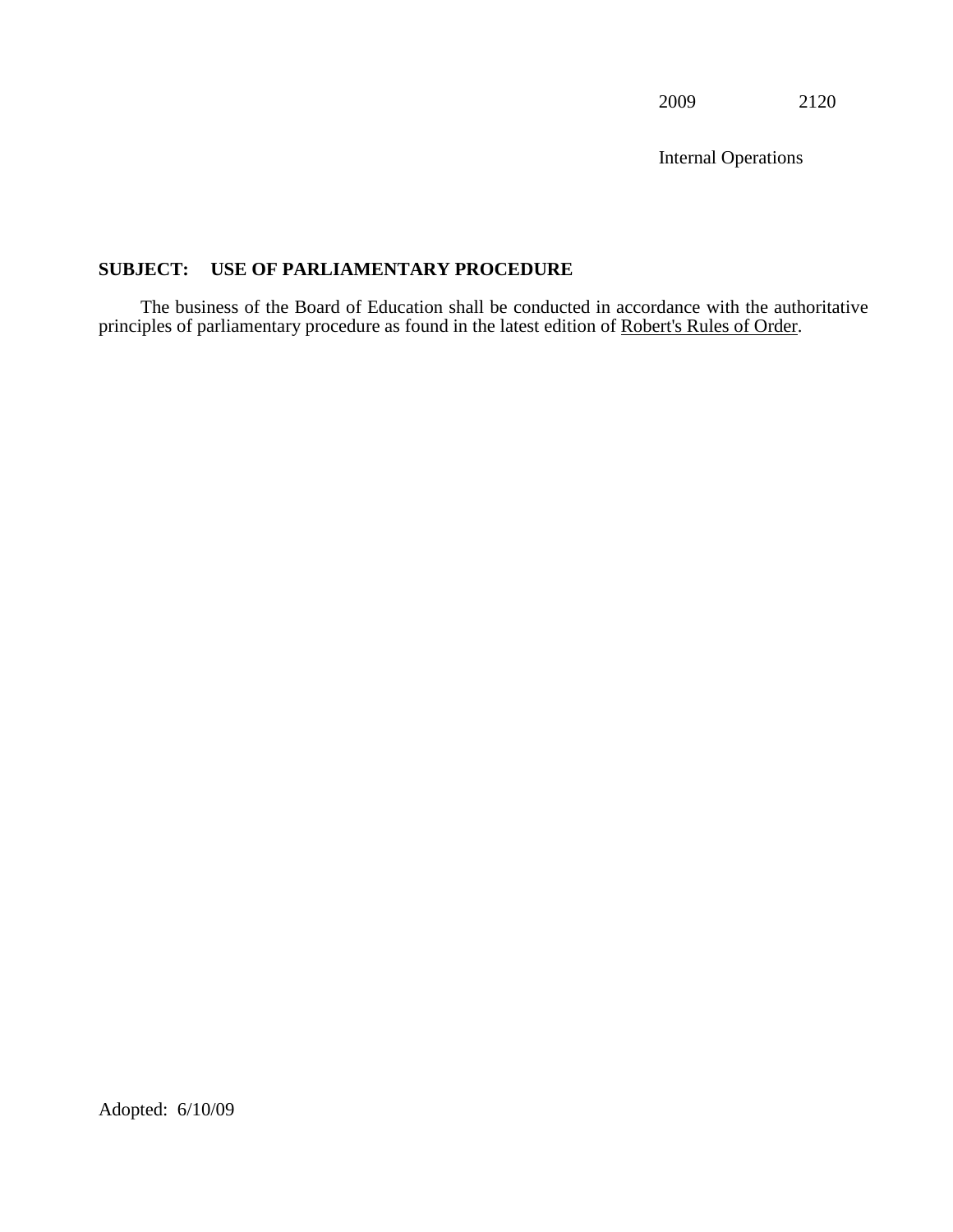Internal Operations

#### **SUBJECT: MEMBERSHIP IN ASSOCIATIONS**

The School District shall be a member of the New York State School Boards and the Rural Schools Associations. Additionally, the Board may maintain membership and participate cooperatively in other associations.

> Education Law Section 1618 Comptroller's Opinion 81-255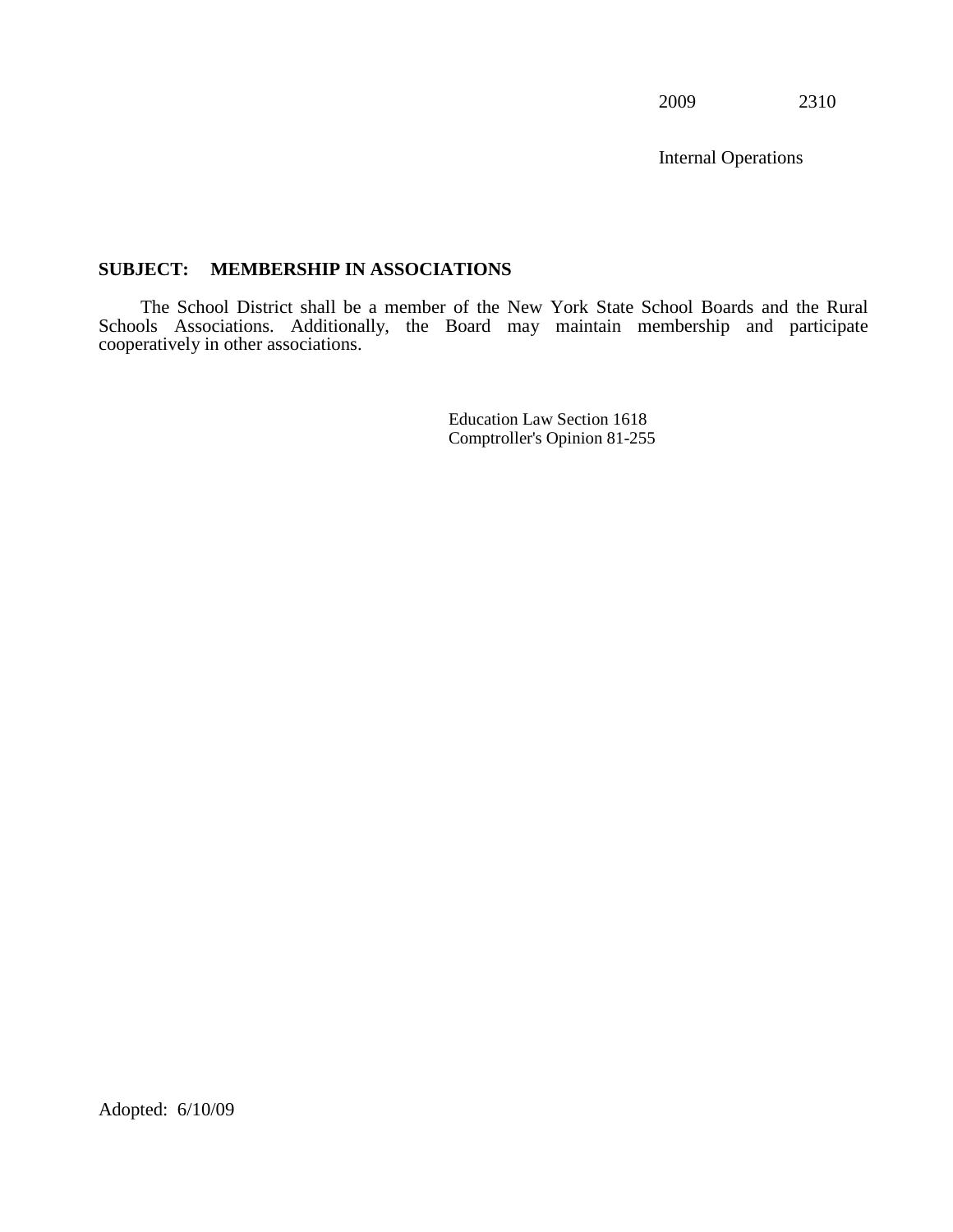Internal Operations

#### **SUBJECT: ATTENDANCE BY BOARD MEMBERS AT CONFERENCES, CONVENTIONS AND WORKSHOPS**

The Board believes that continuing in-service training and development are important for its members. The Board, therefore, encourages the participation of all members at appropriate School Board conferences, conventions and workshops which are believed to be of benefit to the School District. However, in order to control both the investment of time and funds necessary to implement this policy, the Board establishes the following guidelines:

- a) A calendar of School Board conferences, conventions and workshops shall be maintained by the Board Clerk. The Board will periodically decide which meetings appear to be most likely to produce direct and indirect benefits to the School District. At least annually, the Board will identify those new ideas or procedures and/or cost benefits that can be ascribed to participation at such meetings.
- b) Funds for participation at such conferences, conventions, workshops and the like will be budgeted for on an annual basis. When funds are limited, the Board will designate which members are to participate at a given meeting.
- c) Reimbursement to Board members for all actual and necessary registration fees, expenses of travel, meals and lodging, and all necessary tuition fees incurred in connection with attendance at conferences and the like will be in accordance with established regulations for expense reimbursement.
- d) When a conference, convention or workshop is not attended by the full Board, those who do participate will be requested to share information, recommendations and materials acquired at the meeting.

The authorization for Board members to attend a conference, convention, workshop and the like shall be by Board resolution adopted prior to such attendance. However, the Board, in its discretion, may delegate the power to authorize attendance at such conferences to the President of the Board of Education.

Where authorization has been delegated to the President of the Board, no expense or claim form shall be paid unless a travel order or similar document signed by the President is attached to such form, authorizing the claimant to attend the conference.

> Education Law Section 2118 General Municipal Law Sections 77-b and 77-c

NOTE: Refer also to Policies #5323 -- Reimbursement for Meals/Refreshments #6161 -- Conference/Travel Expense Reimbursement

Adopted: 6/10/09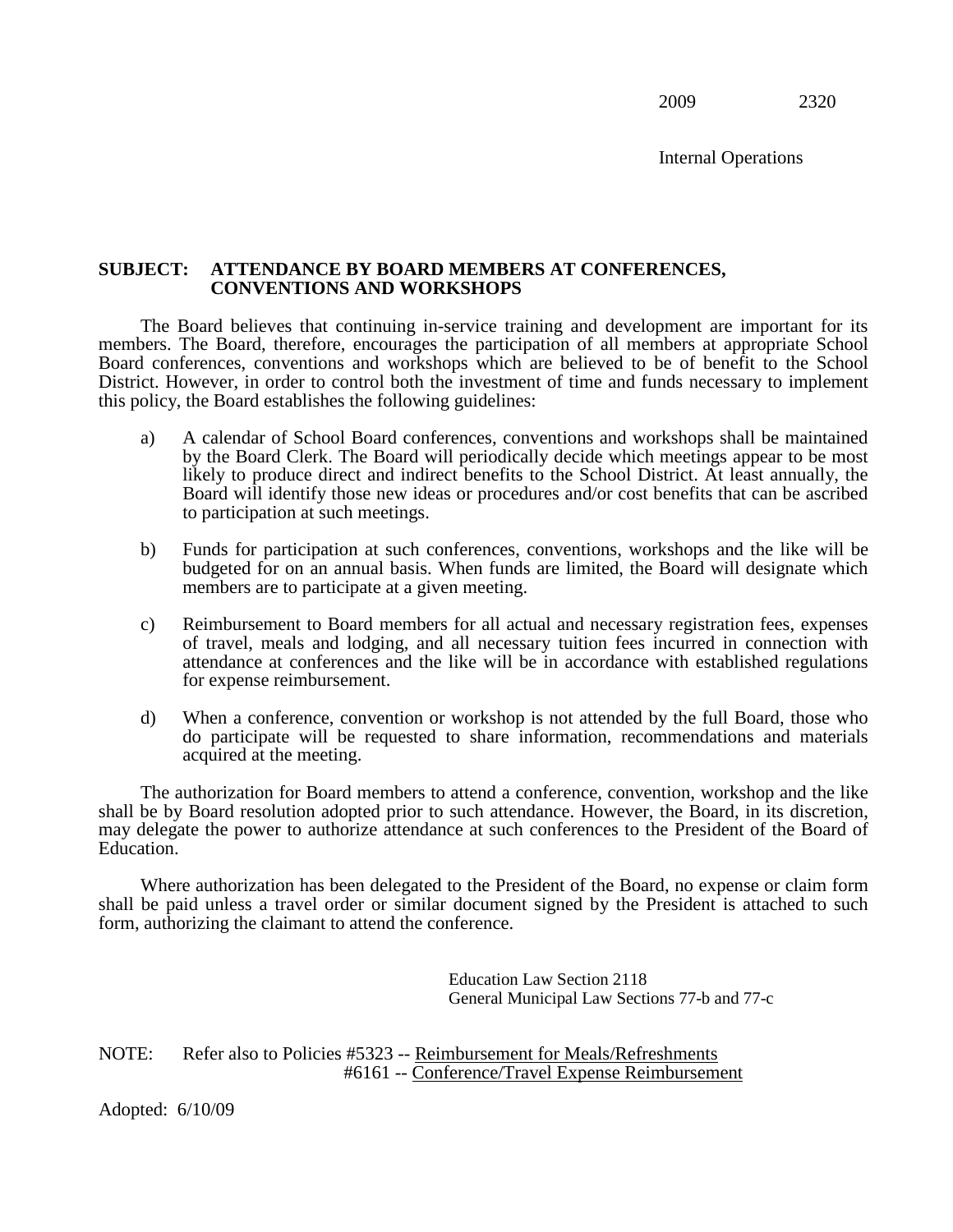Internal Operations

### **SUBJECT: COMPENSATION AND EXPENSES**

No member of the Board may receive any compensation for his/her services unless he/she shall also serve as District Clerk and be paid as Clerk. All members of the Board of Education may be reimbursed for actual expenses incurred in representing the District. All bills or claims for reimbursement must be itemized in reasonable detail.

> Education Law Section 2118 General Municipal Law Section 77-b

Adopted: 6/10/09